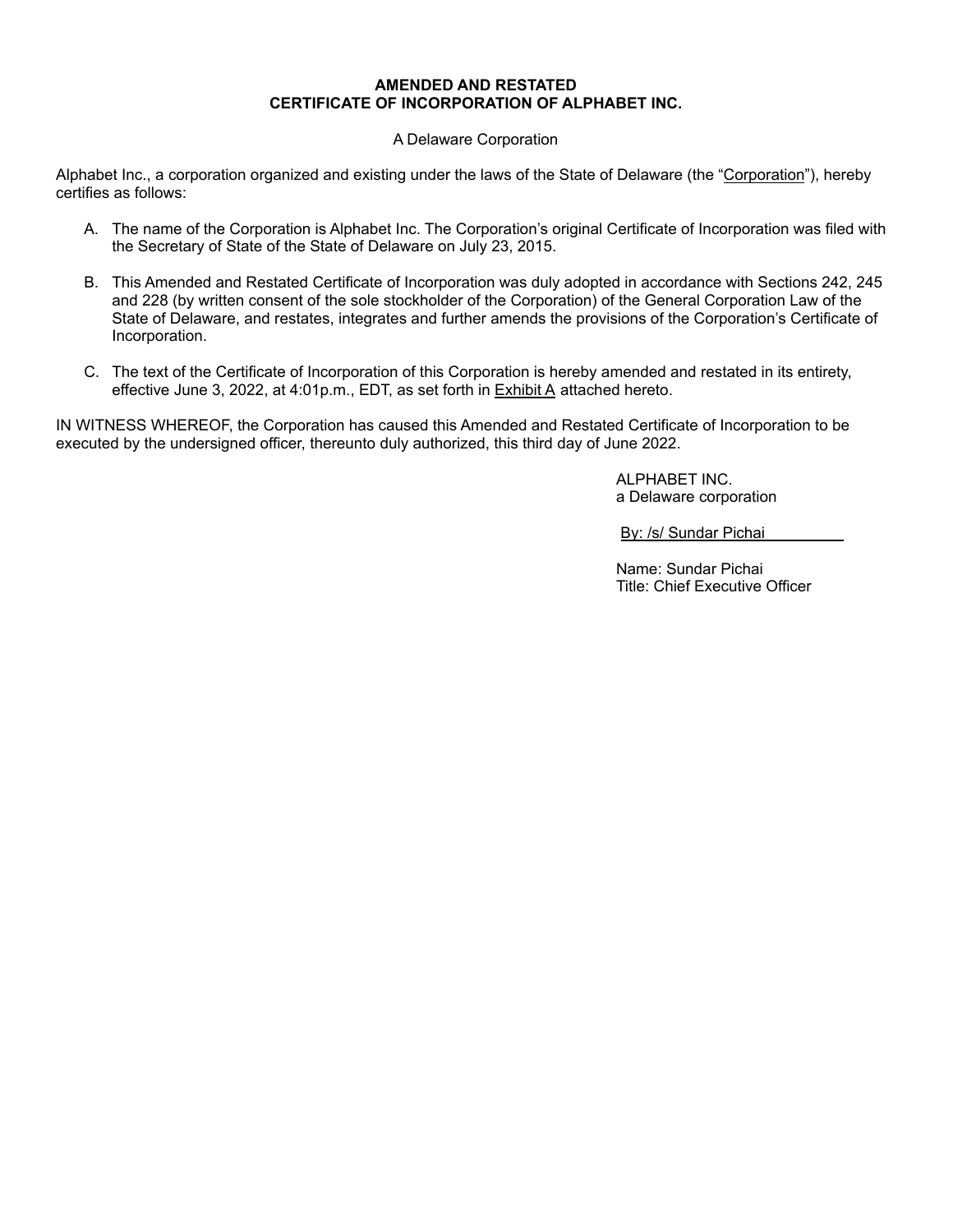# **EXHIBIT A**

## **Article I**

The name of this corporation is Alphabet Inc. (hereinafter, the "Corporation").

## **Article II**

The address of the Corporation's registered office in the State of Delaware is 251 Little Falls Drive, City of Wilmington, County of New Castle, Delaware 19808. The name of its registered agent at such address is Corporation Service Company.

#### **Article III**

The nature of the business or purposes to be conducted or promoted by the Corporation is to engage in any lawful act or activity for which corporations may be organized under the General Corporation Law of the State of Delaware.

#### **Article IV**

Section 1. Authorized Shares. This Corporation is authorized to issue one hundred eighty billion (180,000,000,000) shares of Class A Common Stock, par value \$0.001 per share (the "Class A Common Stock"), sixty billion (60,000,000,000) shares of Class B Common Stock, par value \$0.001 per share (the "Class B Common Stock", and together with the Class A Common Stock, the "Common Stock"), sixty billion (60,000,000,000) shares of Class C Capital Stock, par value \$0.001 per share (the "Class C Capital Stock"), and one hundred million (100,000,000) shares of Preferred Stock, par value \$0.001 per share. The number of authorized shares of any class or classes of stock may be increased or decreased (but not below the number of shares thereof then outstanding) by the affirmative vote of the holders of at least a majority of the voting power of the issued and outstanding shares of Common Stock of the Corporation, voting together as a single class.

Section 2. Common Stock. A statement of the designations of each class of Common Stock and the powers, preferences and rights and qualifications, limitations or restrictions thereof is as follows:

- (a) Voting Rights.
	- (i) Except as otherwise provided herein or by applicable law, the holders of shares of Class A Common Stock and Class B Common Stock shall at all times vote together as one class on all matters (including the election of directors) submitted to a vote or for the consent of the stockholders of the Corporation.
	- (ii) Each holder of shares of Class A Common Stock shall be entitled to one (1) vote for each share of Class A Common Stock held as of the applicable date on any matter that is submitted to a vote or for the consent of the stockholders of the Corporation.
	- (iii) Each holder of shares of Class B Common Stock shall be entitled to ten (10) votes for each share of Class B Common Stock held as of the applicable date on any matter that is submitted to a vote or for the consent of the stockholders of the Corporation.
- (b) Dividends. Subject to the preferences applicable to any series of Preferred Stock, if any, outstanding at any time, the holders of Class A Common Stock and the holders of Class B Common Stock shall be entitled to share equally, on a per share basis, in such dividends and other distributions of cash, property or shares of stock of the Corporation as may be declared by the Board of Directors from time to time with respect to the Common Stock out of assets or funds of the Corporation legally available therefor; provided, however, that in the event that such dividend is paid in the form of shares of Common Stock or rights to acquire Common Stock, the holders of Class A Common Stock shall receive Class A Common Stock or rights to acquire Class A Common Stock, as the case may be, and the holders of Class B Common Stock shall receive Class B Common Stock or rights to acquire Class B Common Stock, as the case may be.
- (c) Liquidation. Subject to the preferences applicable to any series of Preferred Stock, if any outstanding at any time, in the event of the voluntary or involuntary liquidation, dissolution, distribution of assets or winding up of the Corporation, the holders of Class A Common Stock and the holders of Class B Common Stock shall be entitled to share equally, on a per share basis, all assets of the Corporation of whatever kind available for distribution to the holders of Common Stock.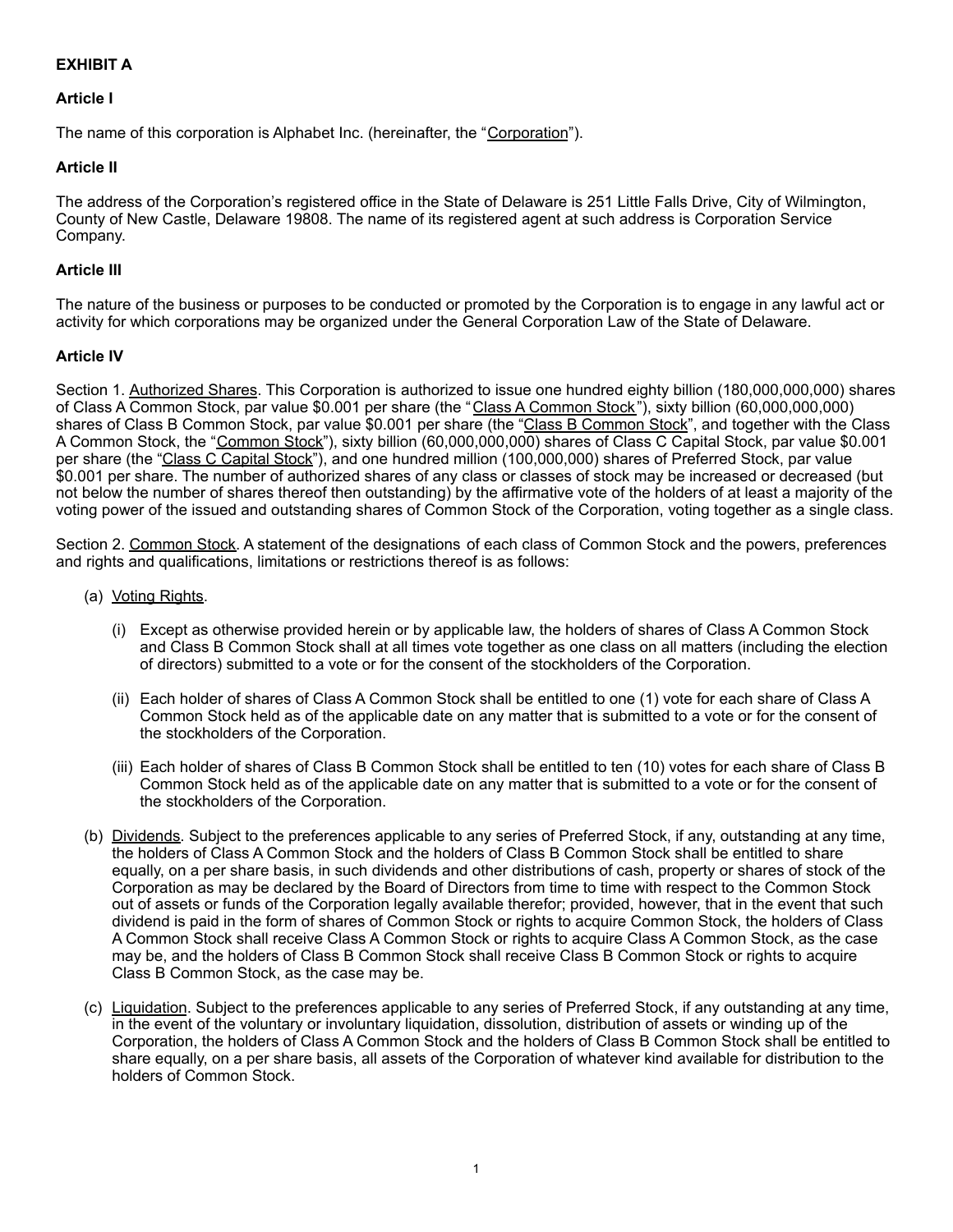- (d) Subdivision or Combinations. If the Corporation in any manner subdivides or combines the outstanding shares of one class of Common Stock, the outstanding shares of the other class of Common Stock will be subdivided or combined in the same manner.
- (e) Equal Status. Except as expressly provided in this Article IV, Class A Common Stock and Class B Common Stock shall have the same rights and privileges and rank equally, share ratably and be identical in all respects as to all matters. Without limiting the generality of the foregoing, (i) in the event of a merger, consolidation or other business combination requiring the approval of the holders of the Corporation's capital stock entitled to vote thereon (whether or not the Corporation is the surviving entity), the holders of the Class A Common Stock shall have the right to receive, or the right to elect to receive, the same form of consideration, if any, as the holders of the Class B Common Stock and the holders of the Class A Common Stock shall have the right to receive, or the right to elect to receive, at least the same amount of consideration, if any, on a per share basis as the holders of the Class B Common Stock, and (ii) in the event of (x) any tender or exchange offer to acquire any shares of Common Stock by any third party pursuant to an agreement to which the Corporation is a party or (y) any tender or exchange offer by the Corporation to acquire any shares of Common Stock, pursuant to the terms of the applicable tender or exchange offer, the holders of the Class A Common Stock shall have the right to receive, or the right to elect to receive, the same form of consideration as the holders of the Class B Common Stock and the holders of the Class A Common Stock shall have the right to receive, or the right to elect to receive, at least the same amount of consideration on a per share basis as the holders of the Class B Common Stock.

## (f) Conversion.

- (i) As used in this Section 2(f), the following terms shall have the following meanings:
	- (1) "Founder" shall mean either Larry Page or Sergey Brin, each as a natural living person, and "Founders" shall mean both of them.
	- (2) "Class B Stockholder" shall mean (a) the Founders, (b) the registered holder of a share of Class B Common Stock of Google Inc. on July 6, 2004 (the "Effective Time"), (c) each natural person who Transferred shares of Class B Common Stock of Google Inc. (or securities convertible into or exchangeable for shares of Class B Common Stock of Google Inc.) prior to the Effective Time to a Permitted Entity that, as of the Effective Time, complies with the applicable exception for such Permitted Entity specified in Section 2(f)(iii)(2), and (d) the initial registered holder of any shares of Class B Common Stock of Google Inc. that were originally issued by the Corporation after the Effective Time.
	- (3) "Permitted Entity" shall mean, with respect to any individual Class B Stockholder, any trust, account, plan, corporation, partnership, or limited liability company specified in Section 2(f)(iii)(2) established by or for such individual Class B Stockholder, so long as such entity meets the requirements of the exception set forth in Section 2(f)(iii)(2) applicable to such entity.
	- (4) "Transfer" of a share of Class B Common Stock shall mean any sale, assignment, transfer, conveyance, hypothecation or other transfer or disposition of such share or any legal or beneficial interest in such share, whether or not for value and whether voluntary or involuntary or by operation of law. A "Transfer" shall also include, without limitation, a transfer of a share of Class B Common Stock to a broker or other nominee (regardless of whether or not there is a corresponding change in beneficial ownership), or the transfer of, or entering into a binding agreement with respect to, Voting Control over a share of Class B Common Stock by proxy or otherwise; provided, however, that the following shall not be considered a "Transfer" within the meaning of this Section  $2(f)(i)(4)$ :
		- a) the granting of a proxy to officers or directors of the Corporation at the request of the Board of Directors of the Corporation in connection with actions to be taken at an annual or special meeting of stockholders;
		- b) entering into a voting trust, agreement or arrangement (with or without granting a proxy) solely with stockholders who are Class B Stockholders, that (A) is disclosed either in a Schedule 13D filed with the Securities and Exchange Commission or in writing to the Secretary of the Corporation, (B) either has a term not exceeding one (1) year or is terminable by the Class B Stockholder at any time and (C) does not involve any payment of cash, securities, property or other consideration to the Class B Stockholder other than the mutual promise to vote shares in a designated manner; or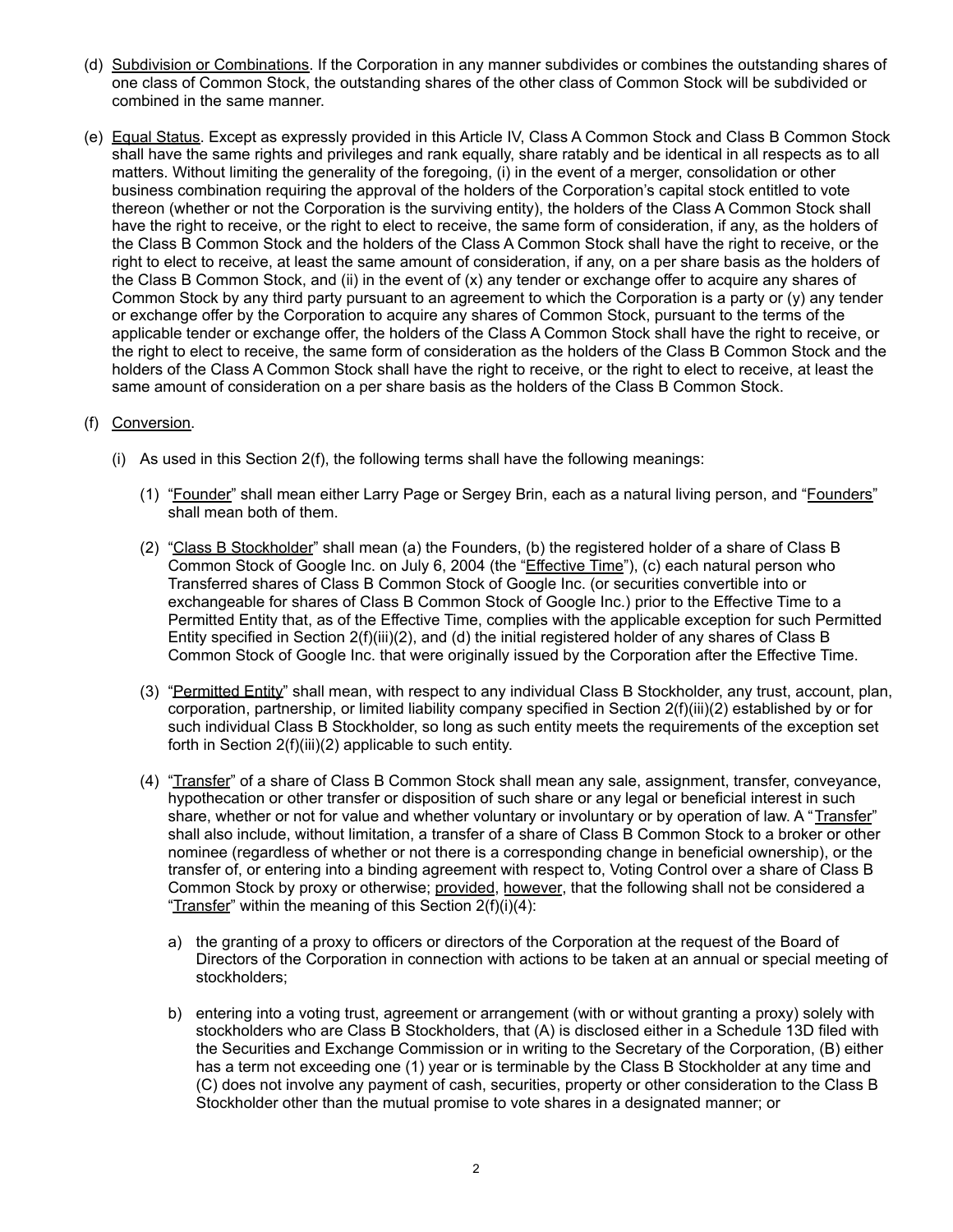- c) the pledge of shares of Class B Common Stock by a Class B Stockholder that creates a mere security interest in such shares pursuant to a bona fide loan or indebtedness transaction so long as the Class B Stockholder continues to exercise Voting Control over such pledged shares; provided, however, that a foreclosure on such shares of Class B Common Stock or other similar action by the pledgee shall constitute a "Transfer."
- (5) "Voting Control" with respect to a share of Class B Common Stock shall mean the power (whether exclusive or shared) to vote or direct the voting of such share of Class B Common Stock by proxy, voting agreement or otherwise.
- (ii) Each share of Class B Common Stock shall be convertible into one (1) fully paid and nonassessable share of Class A Common Stock at the option of the holder thereof at any time upon written notice to the transfer agent of the Corporation.
- (iii) Each share of Class B Common Stock shall automatically, without any further action, convert into one (1) fully paid and nonassessable share of Class A Common Stock upon a Transfer of such share, other than a Transfer:
	- (1) from a Founder, or such Founder's Permitted Entities, to the other Founder, or such Founder's Permitted Entities.
	- (2) by a Class B Stockholder who is a natural person to any of the following Permitted Entities, and from any of the following Permitted Entities back to such Class B Stockholder and/or any other Permitted Entity established by or for such Class B Stockholder:
		- a) a trust for the benefit of such Class B Stockholder and for the benefit of no other person, provided such Transfer does not involve any payment of cash, securities, property or other consideration (other than an interest in such trust) to the Class B Stockholder and, provided, further, that in the event such Class B Stockholder is no longer the exclusive beneficiary of such trust, each share of Class B Common Stock then held by such trust shall automatically convert into one (1) fully paid and nonassessable share of Class A Common Stock;
		- b) a trust for the benefit of persons other than the Class B Stockholder so long as the Class B Stockholder has sole dispositive power and exclusive Voting Control with respect to the shares of Class B Common Stock held by such trust, provided such Transfer does not involve any payment of cash, securities, property or other consideration (other than an interest in such trust) to the Class B Stockholder, and, provided, further, that in the event the Class B Stockholder no longer has sole dispositive power and exclusive Voting Control with respect to the shares of Class B Common Stock held by such trust, each share of Class B Common Stock then held by such trust shall automatically convert into one (1) fully paid and nonassessable share of Class A Common Stock;
		- c) a trust under the terms of which such Class B Stockholder has retained a "qualified interest" within the meaning of §2702(b)(1) of the Code and/or a reversionary interest so long as the Class B Stockholder has sole dispositive power and exclusive Voting Control with respect to the shares of Class B Common Stock held by such trust; provided, however, that in the event the Class B Stockholder no longer has sole dispositive power and exclusive Voting Control with respect to the shares of Class B Common Stock held by such trust, each share of Class B Common Stock then held by such trust shall automatically convert into one (1) fully paid and nonassessable share of Class A Common Stock;
		- d) an Individual Retirement Account, as defined in Section 408(a) of the Internal Revenue Code, or a pension, profit sharing, stock bonus or other type of plan or trust of which such Class B Stockholder is a participant or beneficiary and which satisfies the requirements for qualification under Section 401 of the Internal Revenue Code; provided that in each case such Class B Stockholder has sole dispositive power and exclusive Voting Control with respect to the shares of Class B Common Stock held in such account, plan or trust, and provided, further, that in the event the Class B Stockholder no longer has sole dispositive power and exclusive Voting Control with respect to the shares of Class B Common Stock held by such account, plan or trust, each share of Class B Common Stock then held by such trust shall automatically convert into one (1) fully paid and nonassessable share of Class A Common Stock;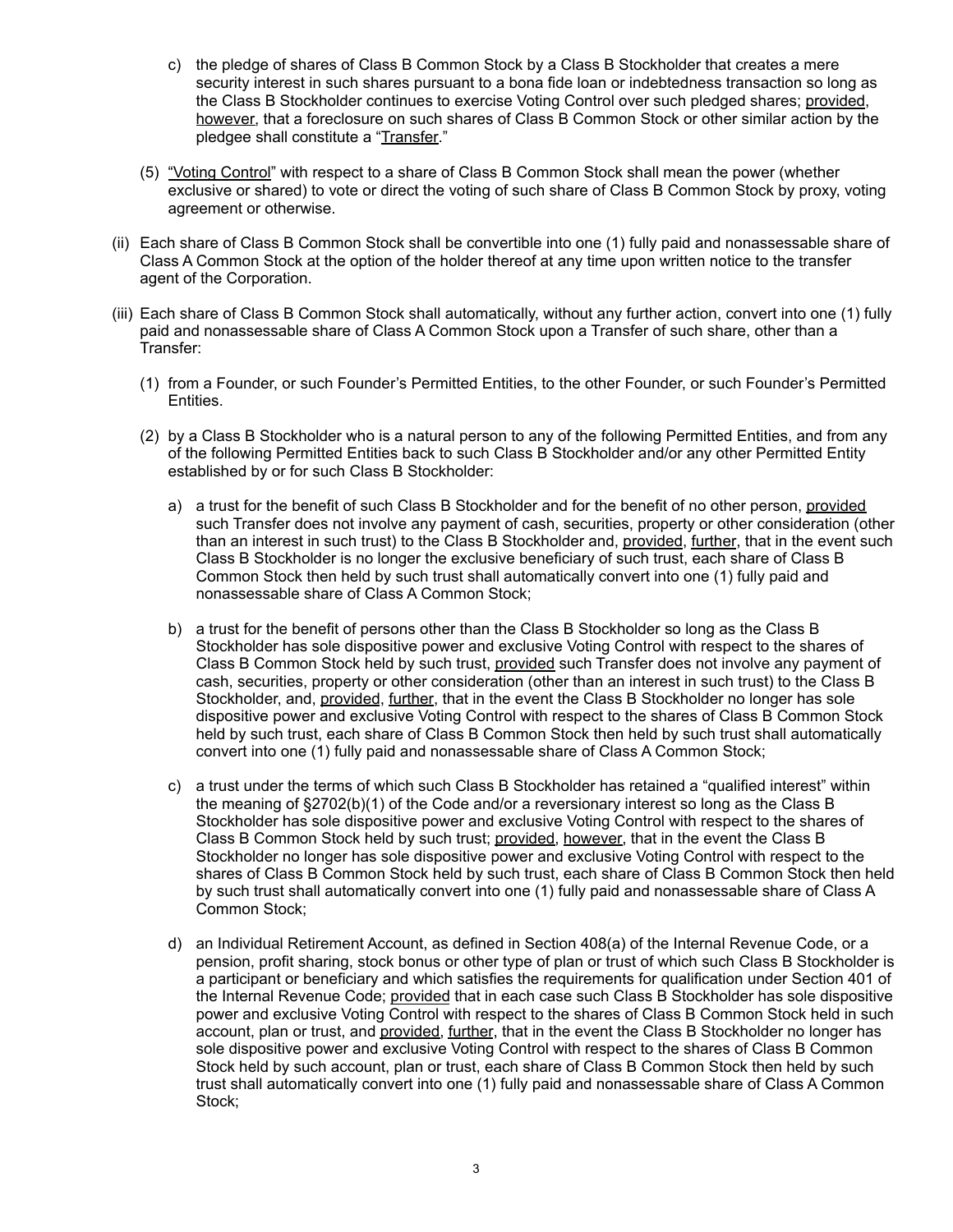- e) a corporation in which such Class B Stockholder directly, or indirectly through one or more Permitted Entities, owns shares with sufficient Voting Control in the corporation, or otherwise has legally enforceable rights, such that the Class B Stockholder retains sole dispositive power and exclusive Voting Control with respect to the shares of Class B Common Stock held by such corporation; provided that in the event the Class B Stockholder no longer owns sufficient shares or has sufficient legally enforceable rights to enable the Class B Stockholder to retain sole dispositive power and exclusive Voting Control with respect to the shares of Class B Common Stock held by such corporation, each share of Class B Common Stock then held by such corporation shall automatically convert into one (1) fully paid and nonassessable share of Class A Common Stock;
- f) a partnership in which such Class B Stockholder directly, or indirectly through one or more Permitted Entities, owns partnership interests with sufficient Voting Control in the partnership, or otherwise has legally enforceable rights, such that the Class B Stockholder retains sole dispositive power and exclusive Voting Control with respect to the shares of Class B Common Stock held by such partnership; provided that in the event the Class B Stockholder no longer owns sufficient partnership interests or has sufficient legally enforceable rights to enable the Class B Stockholder to retain sole dispositive power and exclusive Voting Control with respect to the shares of Class B Common Stock held by such partnership, each share of Class B Common Stock then held by such partnership shall automatically convert into one (1) fully paid and nonassessable share of Class A Common Stock; or
- g) a limited liability company in which such Class B Stockholder directly, or indirectly through one or more Permitted Entities, owns membership interests with sufficient Voting Control in the limited liability company, or otherwise has legally enforceable rights, such that the Class B Stockholder retains sole dispositive power and exclusive Voting Control with respect to the shares of Class B Common Stock held by such limited liability company; provided that in the event the Class B Stockholder no longer owns sufficient membership interests or has sufficient legally enforceable rights to enable the Class B Stockholder to retain sole dispositive power and exclusive Voting Control with respect to the shares of Class B Common Stock held by such limited liability company, each share of Class B Common Stock then held by such limited liability company shall automatically convert into one (1) fully paid and nonassessable share of Class A Common Stock.

Notwithstanding the foregoing, if the shares of Class B Common Stock held by the Permitted Entity of a Class B Stockholder would constitute stock of a "controlled corporation" (as defined in Section 2036(b)(2) of the Code) upon the death of such Class B Stockholder, and the Transfer of shares of Class B Common Stock by such Class B Stockholder to the Permitted Entity did not involve a bona fide sale for an adequate and full consideration in money or money's worth (as contemplated by Section 2036(a) of the Code), then such shares will not automatically convert to Class A Common Stock if the Class B Stockholder does not directly or indirectly retain Voting Control over such shares until such time as the shares of Class B Common Stock would no longer constitute stock of a "controlled corporation" pursuant to the Code upon the death of such Class B Stockholder (such time is referred to as the "Voting Shift"). If the Class B Stockholder does not, within five (5) business days following the mailing of the Corporation's proxy statement for the first annual or special meeting of stockholders following the Voting Shift, directly or indirectly through one or more Permitted Entities assume sole dispositive power and exclusive Voting Control with respect to such shares of Class B Common Stock, each such share of Class B Common Stock shall automatically convert into one (1) fully paid and nonassessable share of Class A Common Stock.

- (3) by a Class B Stockholder that is a partnership, or a nominee for a partnership, which partnership beneficially held more than five percent (5%) of the total outstanding shares of Class B Common Stock as of the Effective Time, to any person or entity that, at the Effective Time, was a partner of such partnership pro rata in accordance with their ownership interests in the partnership and the terms of any applicable partnership or similar agreement binding the partnership at the Effective Time, and any further Transfer(s) by any such partner that is a partnership or limited liability company to any person or entity that was at such time a partner or member of such partnership or limited liability company pro rata in accordance with their ownership interests in the partnership or limited liability company and the terms of any applicable partnership or similar agreement binding the partnership or limited liability company at the Effective Time. All shares of Class B Common Stock held by affiliated entities shall be aggregated together for the purposes of determining the satisfaction of such five percent (5%) threshold.
- (4) by a Class B Stockholder that is a limited liability company, or a nominee for a limited liability company, which limited liability company beneficially held more than five percent (5%) of the total outstanding shares of Class B Common Stock as of the Effective Time, to any person or entity that, at the Effective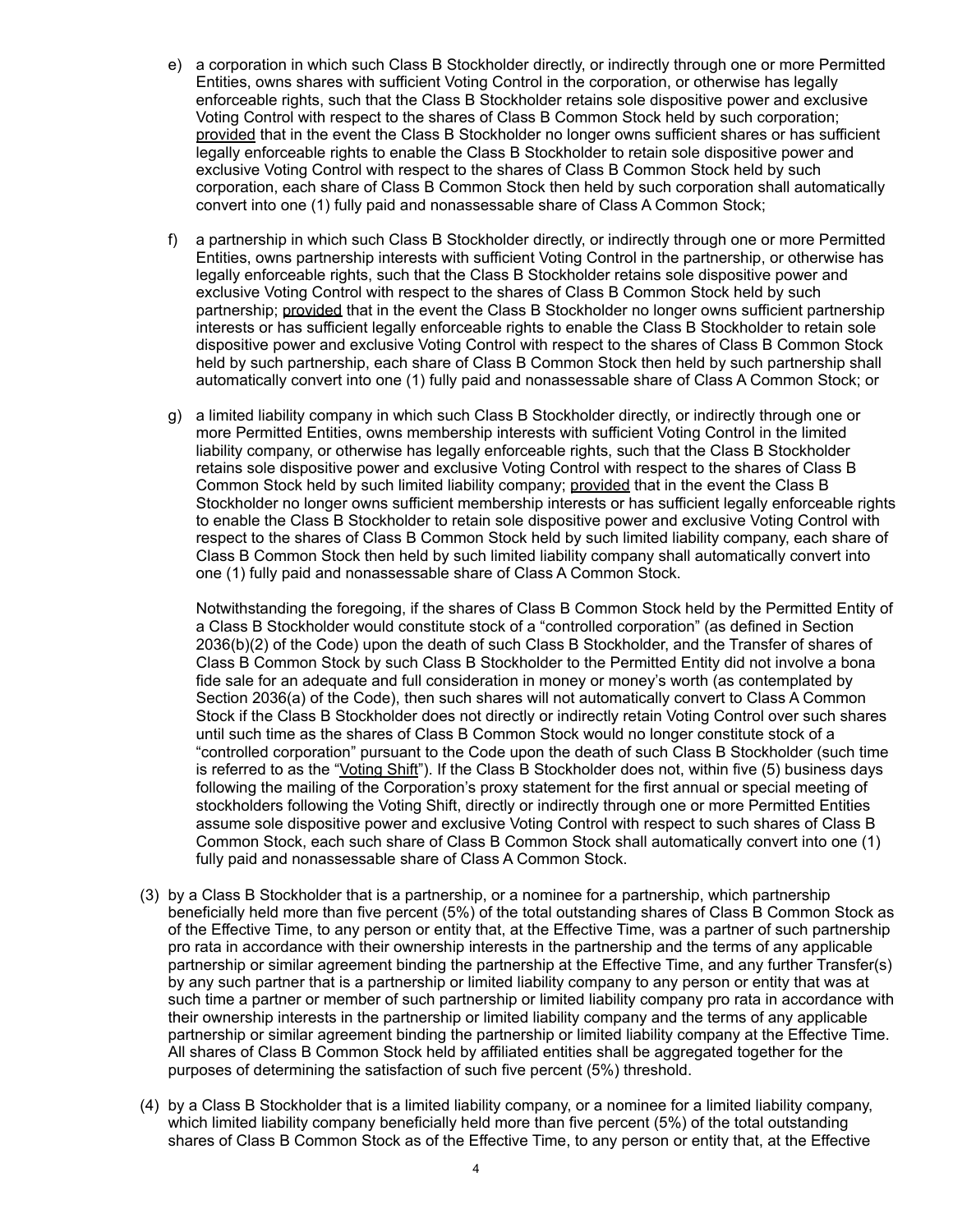Time, was a member of such limited liability company pro rata in accordance with their ownership interests in the company and the terms of any applicable agreement binding the company and its members at the Effective Time, and any further Transfer(s) by any such member that is a partnership or limited liability company to any person or entity that was at such time a partner or member of such partnership or limited liability company pro rata in accordance with their ownership interests in the partnership or limited liability company and the terms of any applicable partnership or similar agreement binding the partnership or limited liability company. All shares of Class B Common Stock held by affiliated entities shall be aggregated together for the purposes of determining the satisfaction of such five percent (5%) threshold.

- (iv) Each share of Class B Common Stock held of record by a Class B Stockholder who is a natural person, or by such Class B Stockholder's Permitted Entities, shall automatically, without any further action, convert into one (1) fully paid and nonassessable share of Class A Common Stock upon the death of such Class B Stockholder; provided, however, that:
	- (1) If a Founder, or such Founder's Permitted Entity (in either case, the "Transferring Founder") Transfers exclusive Voting Control (but not ownership) of shares of Class B Common Stock to the other Founder (the "Transferee Founder") which Transfer of Voting Control is contingent or effective upon the death of the Transferring Founder, then each share of Class B Common Stock that is the subject of such Transfer shall automatically convert into one (1) fully paid and nonassessable share of Class A Common Stock upon that date which is the earlier of: (a) nine (9) months after the date upon which the Transferring Founder died, or (b) the date upon which the Transferee Founder ceases to hold exclusive Voting Control over such shares of Class B Common Stock; provided, further, that if the Transferee Founder shall die within nine (9) months following the death of the Transferring Founder, then a trustee designated by the Transferee Founder and approved by the Board of Directors may exercise Voting Control over: (x) the Transferring Founders' shares of Class B Common Stock and, in such instance, each such share of Class B Common Stock shall automatically convert into one (1) fully paid and nonassessable share of Class A Common Stock upon that date which is the earlier of: (A) nine (9) months after the date upon which the Transferring Founder died, or (B) the date upon which such trustee ceases to hold exclusive Voting Control over such shares of Class B Common Stock; and (y) the Transferee Founders' shares of Class B Common Stock (or shares held by an entity of the type referred to in paragraph (2) below established by or for the Transferee Founder) and, in such instance, each such share of Class B Common Stock shall automatically convert into one (1) fully paid and nonassessable share of Class A Common Stock upon that date which is the earlier of: (A) nine (9) months after the date upon which the Transferee Founder died, or (B) the date upon which such trustee ceases to hold exclusive Voting Control over such shares of Class B Common Stock; and
	- (2) If both Founders die simultaneously, a trustee designated by the Founders and approved by the Board of Directors may exercise Voting Control over the Founders' shares of Class B Common Stock and, in such instance, each such share of Class B Common Stock shall automatically convert into one (1) fully paid and nonassessable share of Class A Common Stock upon that date which is the earlier of: (a) nine (9) months after the date upon which both Founders died, or (b) the date upon which such trustee ceases to hold exclusive Voting Control over such shares of Class B Common Stock.
- (v) The Corporation may, from time to time, establish such policies and procedures relating to the conversion of the Class B Common Stock to Class A Common Stock and the general administration of this dual class common stock structure, including the issuance of stock certificates with respect thereto, as it may deem necessary or advisable, and may request that holders of shares of Class B Common Stock furnish affidavits or other proof to the Corporation as it deems necessary to verify the ownership of Class B Common Stock and to confirm that a conversion to Class A Common Stock has not occurred. A determination by the Secretary of the Corporation that a Transfer results in a conversion to Class A Common Stock shall be conclusive.
- (vi) In the event of a conversion of shares of Class B Common Stock to shares of Class A Common Stock pursuant to this Section 2, such conversion shall be deemed to have been made at the time that the Transfer of such shares occurred. Upon any conversion of Class B Common Stock to Class A Common Stock, all rights of the holder of shares of Class B Common Stock shall cease and the person or persons in whose names or names the certificate or certificates representing the shares of Class A Common Stock are to be issued shall be treated for all purposes as having become the record holder or holders of such shares of Class A Common Stock. Shares of Class B Common Stock that are converted into shares of Class A Common Stock as provided in this Section 2 shall be retired and may not be reissued.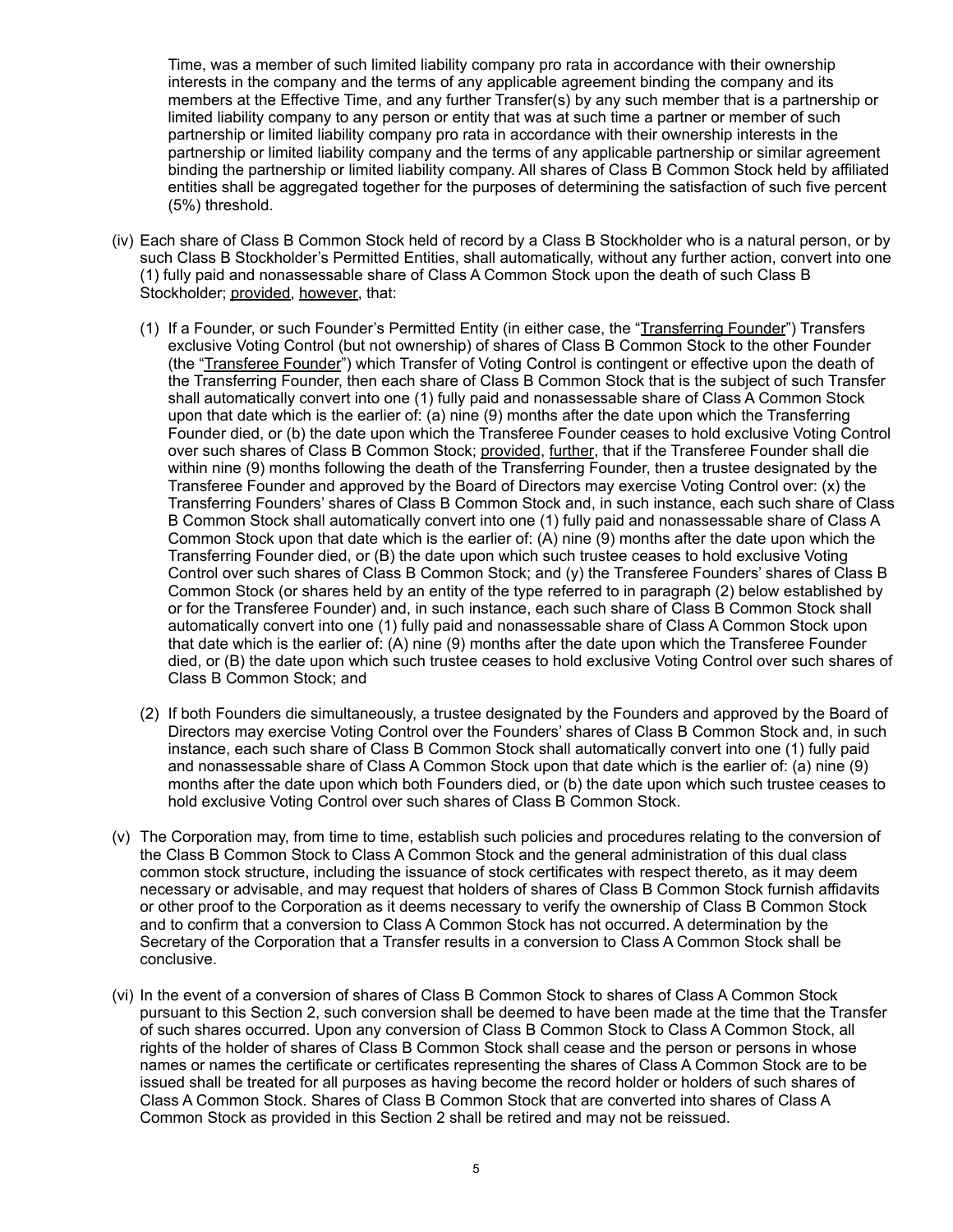(g) Reservation of Stock. The Corporation shall at all times reserve and keep available out of its authorized but unissued shares of Class A Common Stock, solely for the purpose of effecting the conversion of the shares of Class B Common Stock, such number of its shares of Class A Common Stock as shall from time to time be sufficient to effect the conversion of all outstanding shares of Class B Common Stock into shares of Class A Common Stock.

Section 3. Change in Control Transaction. The Corporation shall not consummate a Change in Control Transaction without first obtaining the affirmative vote, at a duly called annual or special meeting of the stockholders of the Corporation, of the holders of the greater of: (A) a majority of the voting power of the issued and outstanding shares of capital stock of the Corporation then entitled to vote thereon, voting together as a single class, and (B) sixty percent (60%) of the voting power of the shares of capital stock present in person or represented by proxy at the stockholder meeting called to consider the Change in Control Transaction and entitled to vote thereon, voting together as a single class. For the purposes of this section, a "Change in Control Transaction" means the occurrence of any of the following events:

- (a) the sale, encumbrance or disposition (other than non-exclusive licenses in the ordinary course of business and the grant of security interests in the ordinary course of business) by the Corporation of all or substantially all of the Corporation's assets;
- (b) the merger or consolidation of the Corporation with or into any other corporation or entity, other than a merger or consolidation which would result in the voting securities of the Corporation outstanding immediately prior thereto continuing to represent (either by remaining outstanding or by being converted into voting securities of the surviving entity or its parent) more than fifty percent (50%) of the total voting power represented by the voting securities of the Corporation or such surviving entity or its parent outstanding immediately after such merger or consolidation; or
- (c) the issuance by the Corporation, in a transaction or series of related transactions, of voting securities representing more than two percent (2%) of the total voting power of the Corporation before such issuance, to any person or persons acting as a group as contemplated in Rule 13d-5(b) under the Securities Exchange Act of 1934 (or any successor provision) such that, following such transaction or related transactions, such person or group of persons would hold more than fifty percent (50%) of the total voting power of the Corporation, after giving effect to such issuance.

Section 4. Preferred Stock. The Board of Directors is authorized, subject to any limitations prescribed by law, to provide for the issuance of shares of Preferred Stock in series, and to establish from time to time the number of shares to be included in each such series, and to fix the designation, power, preferences, and rights of the shares of each such series and any qualifications, limitations or restrictions thereof. Except as otherwise required by law, holders of Common Stock shall not be entitled to vote on any amendment to this Certificate of Incorporation (including any certificate of designation filed with respect to any series of Preferred Stock) that relates solely to the terms of one or more outstanding series of Preferred Stock if the holders of such affected series are entitled, either separately or together as a class with the holders of one or more other such series, to vote thereon by law or pursuant to this Certificate of Incorporation (including any certificate of designation filed with respect to any series of Preferred Stock).

Section 5. Class C Capital Stock. A statement of the designation of the Class C Capital Stock and the powers, preferences and rights and qualifications, limitations or restrictions thereof is as follows:

- (a) Voting. Except as otherwise required by applicable law, shares of Class C Capital Stock shall have no voting power and the holders thereof, as such, shall not be entitled to vote on any matter that is submitted to a vote or for the consent of the stockholders of the Corporation.
- (b) Dividends. Subject to the preferences applicable to any series of Preferred Stock, if any, outstanding at any time, the holders of Class C Capital Stock shall be entitled to receive, on a per share basis, the same form and amount of dividends and other distributions of cash, property or shares of stock of the Corporation as may be declared by the Board of Directors from time to time with respect to shares of the Common Stock out of assets or funds of the Corporation legally available therefor; provided, however, that in the event that such dividend is paid in the form of shares of Common Stock or rights to acquire Common Stock, the holders of Class C Capital Stock shall receive Class C Capital Stock or rights to acquire Class C Capital Stock, as the case may be.
- (c) Conversion upon Liquidation. Immediately prior to the earlier of (i) any distribution of assets of the Corporation to the holders of the Common Stock in connection with a voluntary or involuntary liquidation, dissolution, distribution of assets or winding up of the Corporation pursuant to Section 2(c) or (ii) any record date established to determine the holders of capital stock of the Corporation entitled to receive such distribution of assets, each outstanding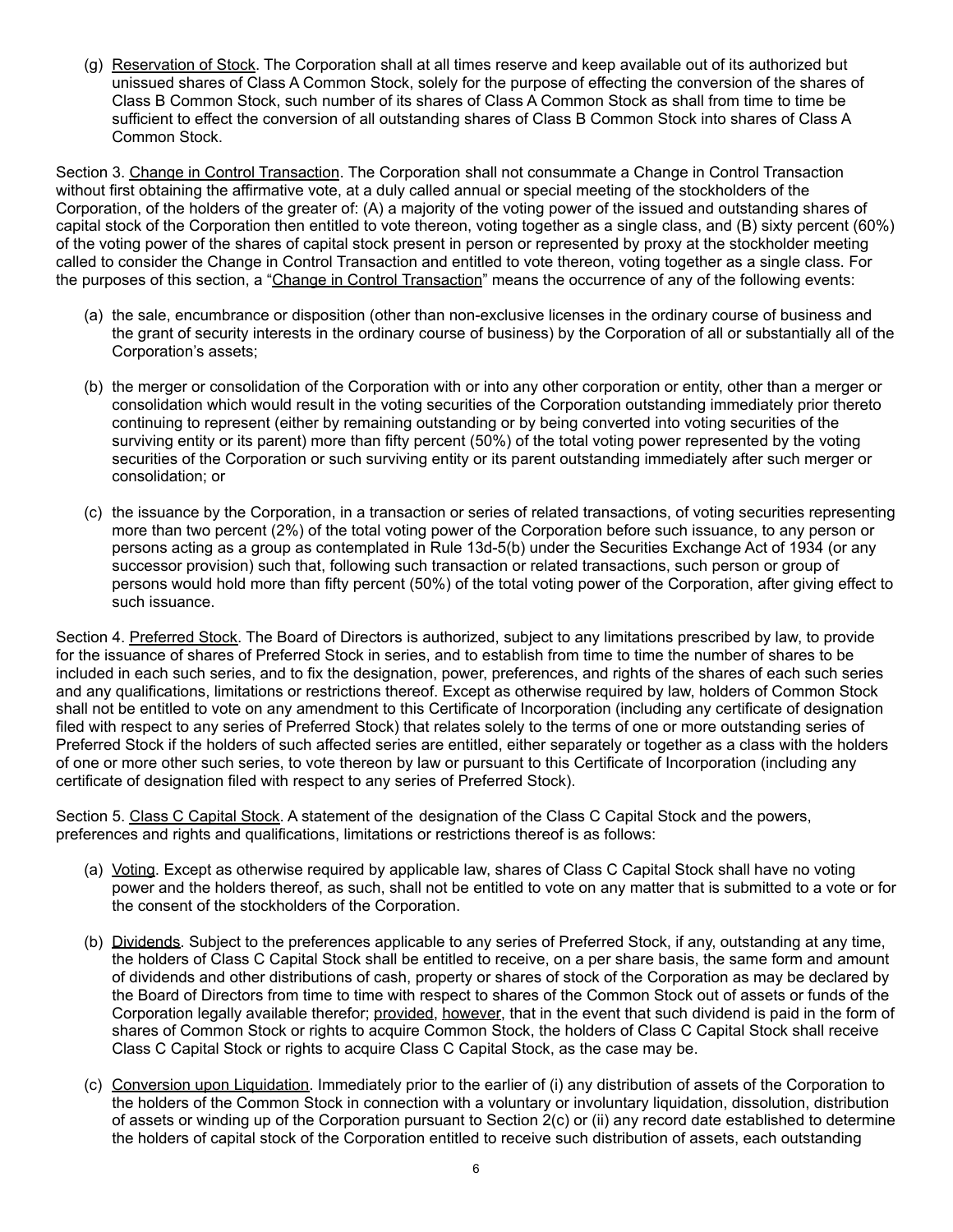share of the Class C Capital Stock shall automatically, without any further action, convert into and become one (1) fully paid and nonassessable share of Class A Common Stock. The Corporation shall at all times reserve and keep available out of its authorized but unissued shares of Class A Common Stock, solely for the purpose of effecting the conversion of the shares of Class C Capital Stock pursuant to this Section 5(c), such number of its shares of Class A Common Stock as shall from time to time be sufficient to effect the conversion of all outstanding shares of Class C Capital Stock into shares of Class A Common Stock.

- (d) Subdivision or Combinations. If the Corporation in any manner subdivides or combines the outstanding shares of any class of Common Stock, the outstanding shares of the Class C Capital Stock will be subdivided or combined in the same manner. The Corporation shall not subdivide or combine the outstanding shares of the Class C Capital Stock unless a subdivision or combination is made in the same manner with respect to each class of Common Stock.
- (e) Equal Status. Except as expressly provided in this Article IV, Class C Capital Stock shall have the same rights and privileges and rank equally, share ratably and be identical in all respects to the Common Stock as to all matters. Without limiting the generality of the foregoing, (i) in the event of a merger, consolidation or other business combination of the Corporation requiring the approval of the holders of the Corporation's capital stock entitled to vote thereon (whether or not the Corporation is the surviving entity), the holders of the Class C Capital Stock shall receive the same amount and form of consideration, if any, on a per share basis as the consideration, if any, received by holders of the Class A Common Stock in connection with such merger, consolidation or combination (provided that if holders of Class A Common Stock are entitled to make an election as to the amount or form of consideration such holders shall receive in any such merger, consolidation or combination with respect to their shares of Class A Common Stock, the holders of Class C Capital Stock shall be entitled to make the same election as to their shares of Class C Capital Stock), and (ii) in the event of (x) any tender or exchange offer to acquire any shares of Common Stock by any third party pursuant to an agreement to which the Corporation is a party or (y) any tender or exchange offer by the Corporation to acquire any shares of Common Stock, pursuant to the terms of the applicable tender or exchange offer, the holders of the Class C Capital Stock shall receive the same amount and form of consideration on a per share basis as the holders of the Class A Common Stock (provided that if holders of Class A Common Stock are entitled to make an election as to the amount or form of consideration such holders shall receive in any such tender or exchange offer with respect to their shares of Class A Common Stock, the holders of Class C Capital Stock shall be entitled to make the same election as to their shares of Class C Capital Stock).

# **Article V**

The Corporation is to have perpetual existence.

## **Article VI**

Section 1. The business and affairs of the Corporation shall be managed by or under the direction of the Board of Directors. In addition to the powers and authority expressly conferred upon them by statute or by this Certificate of Incorporation or the Bylaws of the Corporation, the directors are hereby empowered to exercise all such powers and do all such acts and things as may be exercised or done by the Corporation.

Section 2. In furtherance and not in limitation of the powers conferred by statute, the Board of Directors is expressly authorized to adopt, alter, amend or repeal the Bylaws of the Corporation. The affirmative vote of at least a majority of the Board of Directors then in office shall be required in order for the Board of Directors to adopt, amend, alter or repeal the Corporation's Bylaws. The Corporation's Bylaws may also be adopted, amended, altered or repealed by the stockholders of the Corporation. Notwithstanding the above or any other provision of this Certificate of Incorporation, the Bylaws of the Corporation may not be amended, altered or repealed except in accordance with Article X of the Bylaws. No Bylaw hereafter legally adopted, amended, altered or repealed shall invalidate any prior act of the directors or officers of the Corporation that would have been valid if such Bylaw had not been adopted, amended, altered or repealed.

## Section 3.

(a) If, at any time during which shares of capital stock of the Corporation are listed for trading on either The Nasdaq National Market ("Nasdaq") or the New York Stock Exchange ("NYSE"), holders of the requisite voting power under the then-applicable Nasdaq or NYSE listing standards notify the Corporation in writing of their election to cause the Corporation to rely upon the applicable "controlled company" exemptions (the "Controlled Company Exemption") to the corporate governance rules and requirements of the Nasdaq or the NYSE (the "Exchange Governance Rules"), the Corporation shall call a special meeting of the stockholders to consider whether to approve the election to be held within ninety (90) days of written notice of such election (or, if the next succeeding annual meeting of stockholders will be held within ninety (90) days of written notice of such election, the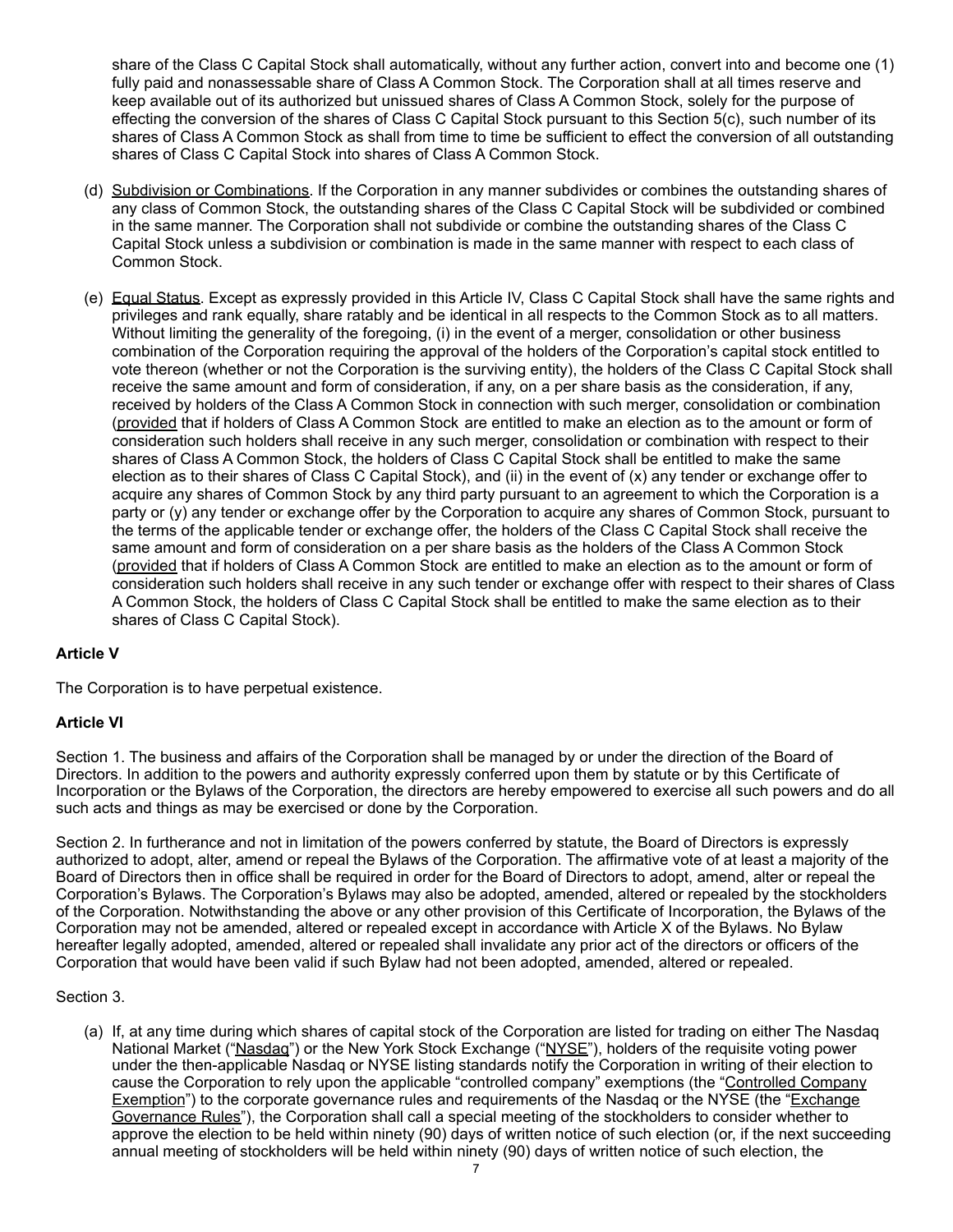Corporation shall include a proposal to the same effect to be considered at such annual meeting). The Corporation shall not elect to rely upon the Controlled Company Exemption until such time as the Corporation shall have received the approval from holders of at least sixty-six and two thirds percent (66 2/3%) of the voting power of the issued and outstanding shares of capital stock of the Corporation at such annual or special meeting.

- (b) In the event such approval is obtained, for so long as shares of the capital stock of the Corporation are listed on either the Nasdaq or the NYSE and the Corporation remains eligible for the Controlled Company Exemption under the requirements of the applicable Exchange Governance Rules, then the Board of Directors shall be constituted such that (i) a majority of the directors on the Board of Directors shall be Outside Directors (as defined below), and (ii) the Corporation's compensation committee and the governance and nominating committee (or such committees serving similar functions as the Board of Directors of the Corporation shall constitute from time to time) shall consist of at least two (2) members of the Board of Directors and shall be composed entirely of Outside Directors. In the event the number of Outside Directors serving on the Board of Directors constitutes less than a majority of the directors on the Board of Directors as a result of the death, resignation or removal of an Outside Director, then the Board of Directors may continue to properly exercise its powers and no action of the Board of Directors shall be so invalidated, provided, that the Board of Directors shall promptly take such action as is necessary to appoint new Outside Director(s) to the Board of Directors.
- (c) An "Outside Director" shall mean a director who, currently and for any of the past three years, is and was not an officer of the Corporation (other than service as the chairman of the Board of Directors) or a parent or subsidiary of the Corporation and is not and was not otherwise employed by the corporation or a parent or subsidiary of the Corporation.

Section 4. The chairman of the Board of Directors shall be an Outside Director (as defined above) and shall not hold any other office of the Corporation unless the appointment of the chairman is approved by two-thirds of the members of the Board of Directors then in office, provided, however, that if there is no chief executive officer or president of the Corporation as a result of the death, resignation or removal of such officer, then the chairman of the Board of Directors may also serve in an interim capacity as the chief executive officer of the Corporation until the Board shall appoint a new chief executive officer.

Section 5. The Board of Directors of the Corporation shall establish an audit committee whose principal purpose will be to oversee the Corporation's and its subsidiaries' accounting and financial reporting processes, internal systems of control, independent auditor relationships and audits of consolidated financial statements of the Corporation and its subsidiaries. The audit committee will also determine the appointment of the independent auditors of the Corporation and any change in such appointment and ensure the independence of the Corporation's auditors. In addition, the audit committee will assume such other duties and responsibilities delegated to it by the Board of Directors and specified for it under applicable law and Exchange Governance Rules.

Section 6. The Board of Directors of the Corporation shall establish a corporate governance and nominating committee whose principal duties will be to assist the Board of Directors by identifying individuals qualified to become members of the Board of Directors consistent with criteria approved by the Board of Directors, to recommend to the Board of Directors for its approval the slate of nominees to be proposed by the Board of Directors to the stockholders for election to the Board of Directors, to develop and recommend to the Board of Directors the governance principles applicable to the Corporation, as well as such other duties and responsibilities delegated to it by the Board of Directors and specified for it under applicable law and Exchange Governance Rules. In the event the corporate governance and nominating committee will not be recommending a then incumbent director for inclusion in the slate of nominees to be proposed by the Board of Directors to the stockholders for election to the Board of Directors, and provided such incumbent director has not notified the committee that he or she will be resigning or that he or she does not intend to stand for re-election to the Board of Directors, then, in the case of an election to be held at an annual meeting of stockholders, the corporate governance and nominating committee will recommend the slate of nominees to the Board of Directors at least thirty (30) days prior to the latest date required by the provisions of Sections 2.14 (advance notice of stockholder business) and 2.15 (advance notice of director nominations) of the Bylaws of the Corporation (as such provisions may be amended from time to time) for stockholders to submit nominations for directors at such annual meeting, or in the case of an election to be held at a special meeting of stockholders, at least ten (10) days prior to the latest date required by the provisions of Sections 2.14 and 2.15 of the Bylaws for stockholders to submit nominations for directors at such special meeting.

Section 7. The Board of Directors of the Corporation shall establish a compensation committee whose principal duties will be to review employee compensation policies and programs as well as the compensation of the chief executive officer and other executive officers of the Corporation, to recommend to the Board of Directors a compensation program for outside members of the Board of Directors, as well as such other duties and responsibilities delegated to it by the Board of Directors and specified for it under applicable law and Exchange Governance Rules.

Section 8. Elections of directors need not be by written ballot unless the Bylaws of the Corporation shall so provide.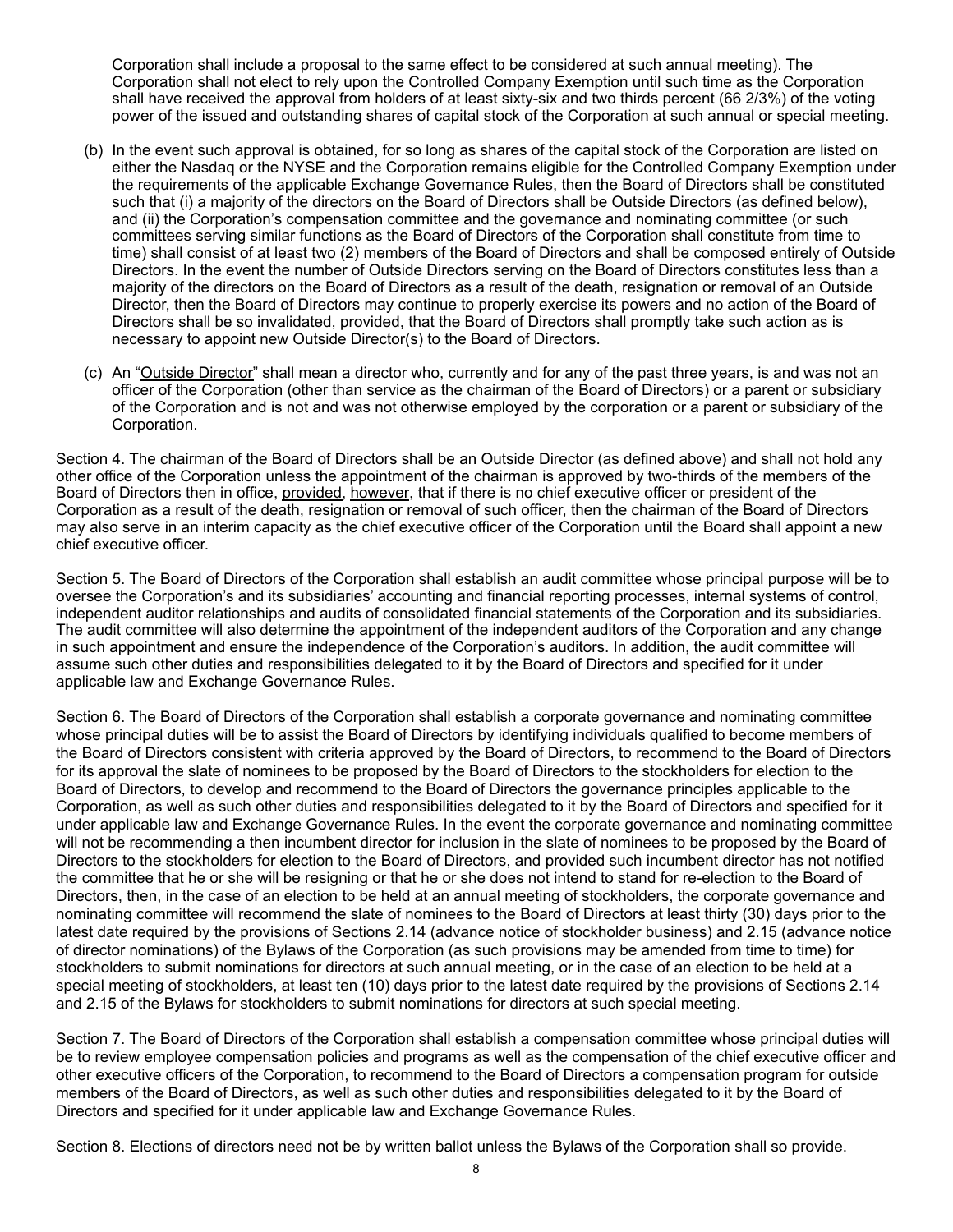Section 9. No stockholder will be permitted to cumulate votes at any election of directors.

Section 10. The number of directors that constitute the whole Board of Directors shall be fixed exclusively in the manner designated in the Bylaws of the Corporation.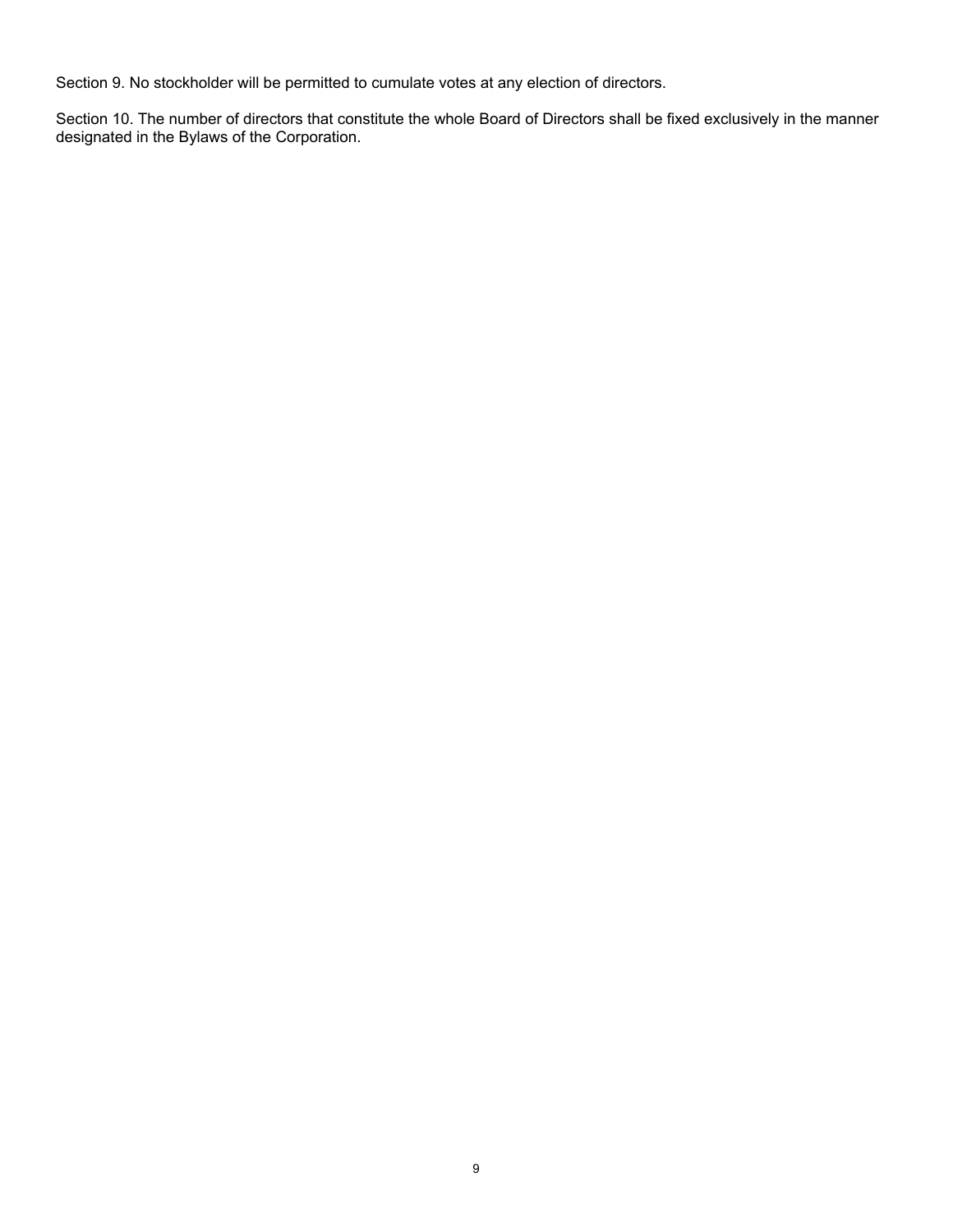# **Article VII**

Section 1. To the fullest extent permitted by the General Corporation Law of Delaware as the same exists or as may hereafter be amended, a director of the Corporation shall not be personally liable to the Corporation or its stockholders for monetary damages for breach of fiduciary duty as a director. If the General Corporation Law of Delaware is amended to authorize corporate action further eliminating or limiting the personal liability of directors, then the liability of a director of the Corporation shall be eliminated to the fullest extent permitted by the General Corporation Law of Delaware, as so amended.

Section 2. The Corporation may indemnify to the fullest extent permitted by law any person made or threatened to be made a party to an action or proceeding, whether criminal, civil, administrative or investigative, by reason of the fact that he, she, his or her testator or intestate is or was a director, officer, employee or agent at the request of the Corporation or any predecessor to the Corporation or serves or served at any other enterprise as a director, officer, employee or agent at the request of the Corporation or any predecessor to the Corporation.

Section 3. Neither any amendment or repeal of any Section of this Article VII, nor the adoption of any provision of this Certificate of Incorporation inconsistent with this Article VII, shall eliminate or reduce the effect of this Article VII, in respect of any matter occurring, or any action or proceeding accruing or arising or that, but for this Article VII, would accrue or arise, prior to such amendment, repeal or adoption of an inconsistent provision.

## **Article VIII**

Meetings of stockholders may be held within or without the State of Delaware, as the Bylaws may provide. The books of the Corporation may be kept (subject to any provision contained in the statutes) outside of the State of Delaware at such place or places as may be designated from time to time by the Board of Directors or in the Bylaws of the Corporation.

#### **Article IX**

Section 1. Except as otherwise provided for or fixed by or pursuant to the provisions of Article IV hereof in relation to the rights of the holders of Preferred Stock to elect directors under specified circumstances, newly created directorships resulting from any increase in the number of directors, created in accordance with the Bylaws of the Corporation, and any vacancies on the Board of Directors resulting from death, resignation, disqualification, removal or other cause shall be filled only by the affirmative vote of a majority of the remaining directors then in office, even though less than a quorum of the Board of Directors, or by a sole remaining director. Any director elected in accordance with the preceding sentence shall hold office until the next annual meeting of stockholders and until such director's successor shall have been elected and qualified, or until such director's earlier death, resignation or removal. No decrease in the number of directors constituting the Board of Directors shall shorten the term of any incumbent director.

Section 2. Any director or the entire Board of Directors may be removed from office at any time, with or without cause, by the affirmative vote of the holders of at least a majority of the voting power of the issued and outstanding shares of capital stock of the Corporation then entitled to vote in the election of directors.

## **Article X**

Advance notice of new business and stockholder nominations for the election of directors shall be given in the manner and to the extent provided in the Bylaws of the Corporation.

#### **Article XI**

Section 1. Unless otherwise required by law, special meetings of the stockholders of the Corporation, for any purpose or purposes, may be called only by (i) the Board of Directors of the Corporation, (ii) the Chairman of the Board of Directors of the Corporation, (iii) the Chief Executive Officer (or, in the absence of a Chief Executive Officer, the President) of the Corporation, or (iv) a holder, or group of holders, of Common Stock holding more than twenty percent (20%) of the total voting power of the outstanding shares of capital stock of the Corporation then entitled to vote.

Section 2. Any action required or permitted to be taken by the stockholders of the Corporation must be effected at a duly called annual or special meeting of stockholders of the Corporation and may not be effected by any consent in writing by such stockholders.

#### **Article XII**

The Corporation reserves the right to amend or repeal any provision contained in this Certificate of Incorporation in the manner prescribed by the laws of the State of Delaware and all rights conferred upon stockholders are granted subject to this reservation; provided, however, that notwithstanding any other provision of this Certificate of Incorporation, or any